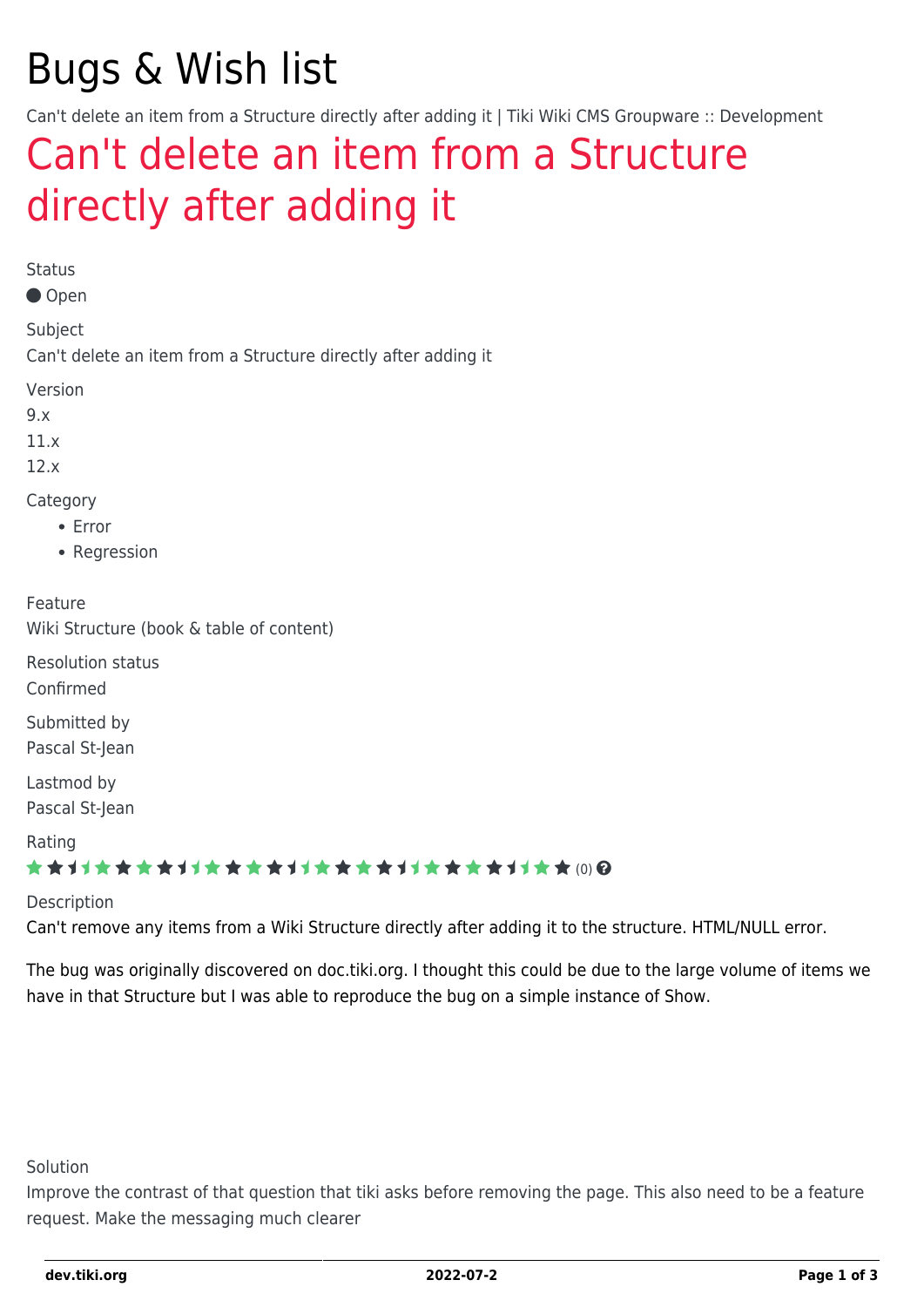Workaround

Improve the contrast of that question that tiki asks before removing the page. This also need to be a feature request. Make the messaging much clearer

Importance 5 Easy to solve? 9 Priority 45 Demonstrate Bug (Tiki 19+) Please demonstrate your bug on show2.tikiwiki.org Version: trunk ▼ [Create show2.tikiwiki.org instance](#page--1-0) Ticket ID 4613 Created Monday 05 August, 2013 01:54:11 GMT-0000 by Pascal St-Jean LastModif Wednesday 14 August, 2013 15:55:28 GMT-0000

### Comments



[Pascal St-Jean](https://dev.tiki.org/user10536) 08 Aug 13 23:55 GMT-0000

you put as Resolution that it works for you but didn't demonstrate it.

I am able to reproduce this bug consistently on all my browsers. I even demonstrated it on Show. Therefore the resolution is NOT works for me.

If you have a solution please share more information.

## Attachments

| filename                     | created | hits | comment | version | filetype |  |
|------------------------------|---------|------|---------|---------|----------|--|
| No attachmonts for this itom |         |      |         |         |          |  |

No attachments for this item